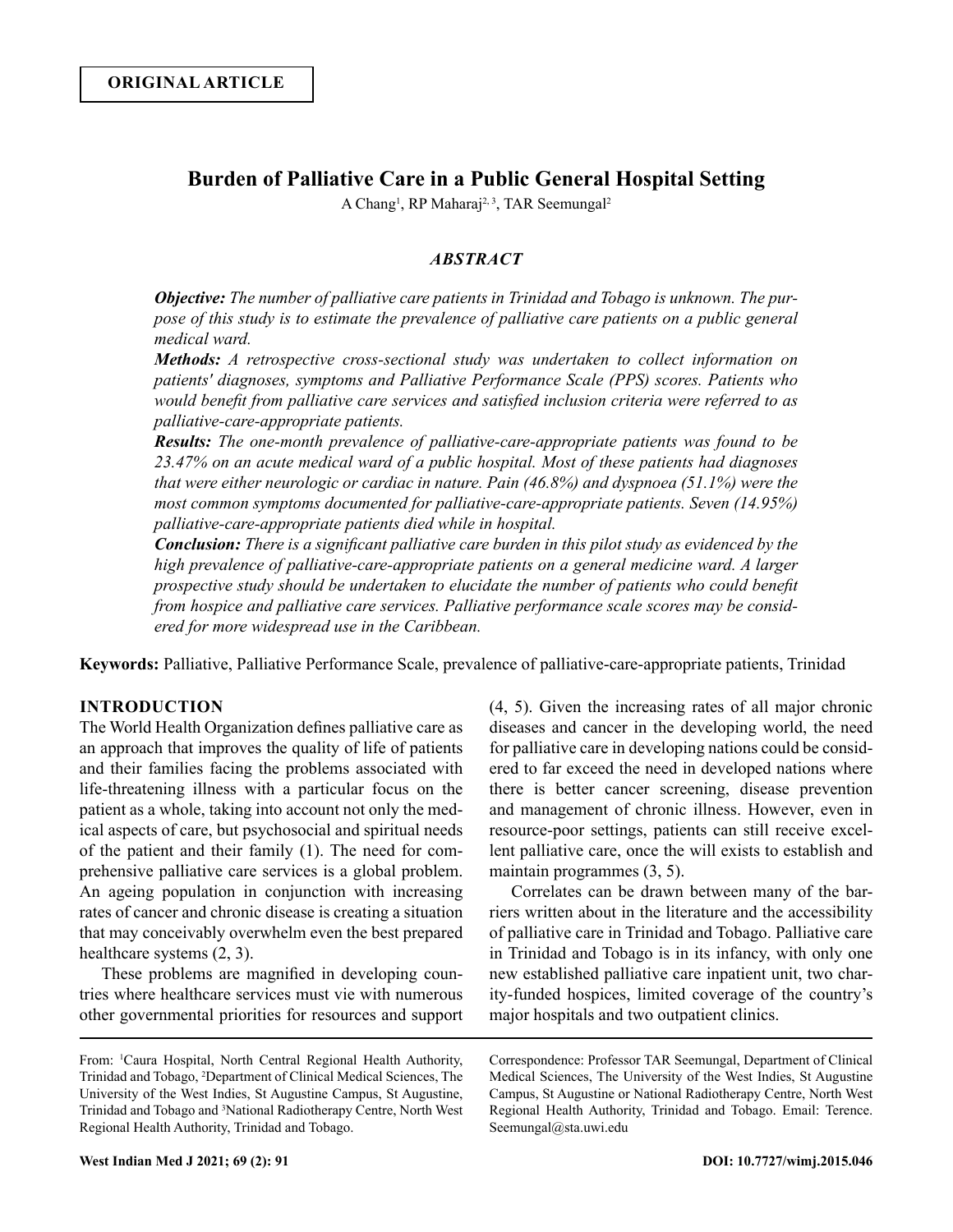Anecdotal reports from healthcare practitioners in Trinidad and Tobago suggest that there is a great need for palliative care with a heavy burden amongst the general medical population. However, the feeling is that few patients in the acute medical services require palliative care (Jan 2014, T. Seemungal, personal correspondence). Thus, we sought to determine the burden of palliative care in the acute medical service of a busy public hospital.

## **SUBJECTS AND METHODS**

#### **Study design**

A retrospective cross-sectional chart review was undertaken. For four weeks from January to February 2014, all admissions to a selected acute medical inpatient service in a public hospital in Northwest Trinidad were reviewed. Patient charts were accessed after the medical team had reviewed the patients and written a care plan in the notes.

An instrument was developed that collected patient demographic information, diagnoses and medical illnesses, burdensome symptoms, whether the patient no longer desired curative care, and whether the patient was too ill to receive curative care and the Palliative Performance Scale (PPS) score (6). The main life-limiting diagnosis was considered to be the diagnosis that would most likely be the eventual cause of death for a given patient. When information was not clearly stated in the chart, medical staff were questioned to gather further information about the patients, especially with regard to the patient's ability to ambulate and self-care.

## **PPS score**

The PPS is a validated scale that provides a framework for measuring palliative patients' gradual physical decline and speaks to prognosis and functional status (6). It was chosen because it is easy to administer, and is widely used in the palliative care field. The PPS gives a percentage score from 100 (normal) to 0 (death) in decrements of 10, taking into account the domains of ambulation, activity level, evidence of disease, the ability to do self-care, oral intake, and level of consciousness (7). A PPS score of less than 70% is taken as an indicator of the need for a referral to a hospice, palliative care programme (8).

#### **Inclusion criteria**

Patients over the age of 18 years, with anyone of the following criteria, were included in the study: (a) they were too ill to undergo curative treatment, (b) they were no longer desirous of curative care, (c) they had a PPS score of less than 70% (8), (d) they had a diagnosis of end-stage disease, or (e) irreversible end organ damage would shorten life span. For purposes of this study, all the patients included in the study were defined as *palliative-care-appropriate patients*. Although the case notes of all patients admitted to the selected medical service were reviewed, data were collected only from the case notes of the palliative-care-appropriate patients.

# **Exclusion criteria**

Patients who were younger than 18 years, pregnant and non-English speakers were excluded from the study.

*Symptoms*: With regard to the patient's symptoms, bleeding was taken to be documented bleed from any site, such as haemoptysis, haematemesis or haematochezia.

### **Ethical considerations**

Ethical approval was obtained from the University of the West Indies Ethics Committee and the Ethics Committee of the North West Regional Health Authority.

## **Statistical analysis**

Data were analysed using SPSS version 22. Prevalence was calculated using the total number of patients admitted to the selected medical service. Descriptive statistics were performed on demographic variables of the study population, along with the examination of the diagnosis and the absence or presence of symptoms known to be burdensome to palliative patients. At the time the study was completed, four patients had not yet been discharged from the hospital, and were considered to be alive when a count was made of patients who died in hospital.

#### **RESULTS**

The total number of patients admitted to the medical service over the one-month period was 202, with 47 (23.47%) being found to be palliative-care-appropriate patients (see Table 1). The graph shows that the number of palliative care patients varied from 14.81% to 36.36% of all acute medical admissions (Figure). Seven of the 47 palliative-care-appropriate patients died in hospital.

Palliative-care-appropriate patients had a mean PPS score of 49.57% (SD = 18.992, range: 10–80). There was only one patient with a PPS of 80% and this was a known hypertensive with atrial fibrillation, with previous ischaemic stroke and heart attack, and non-compliant with his medications, who presented to hospital with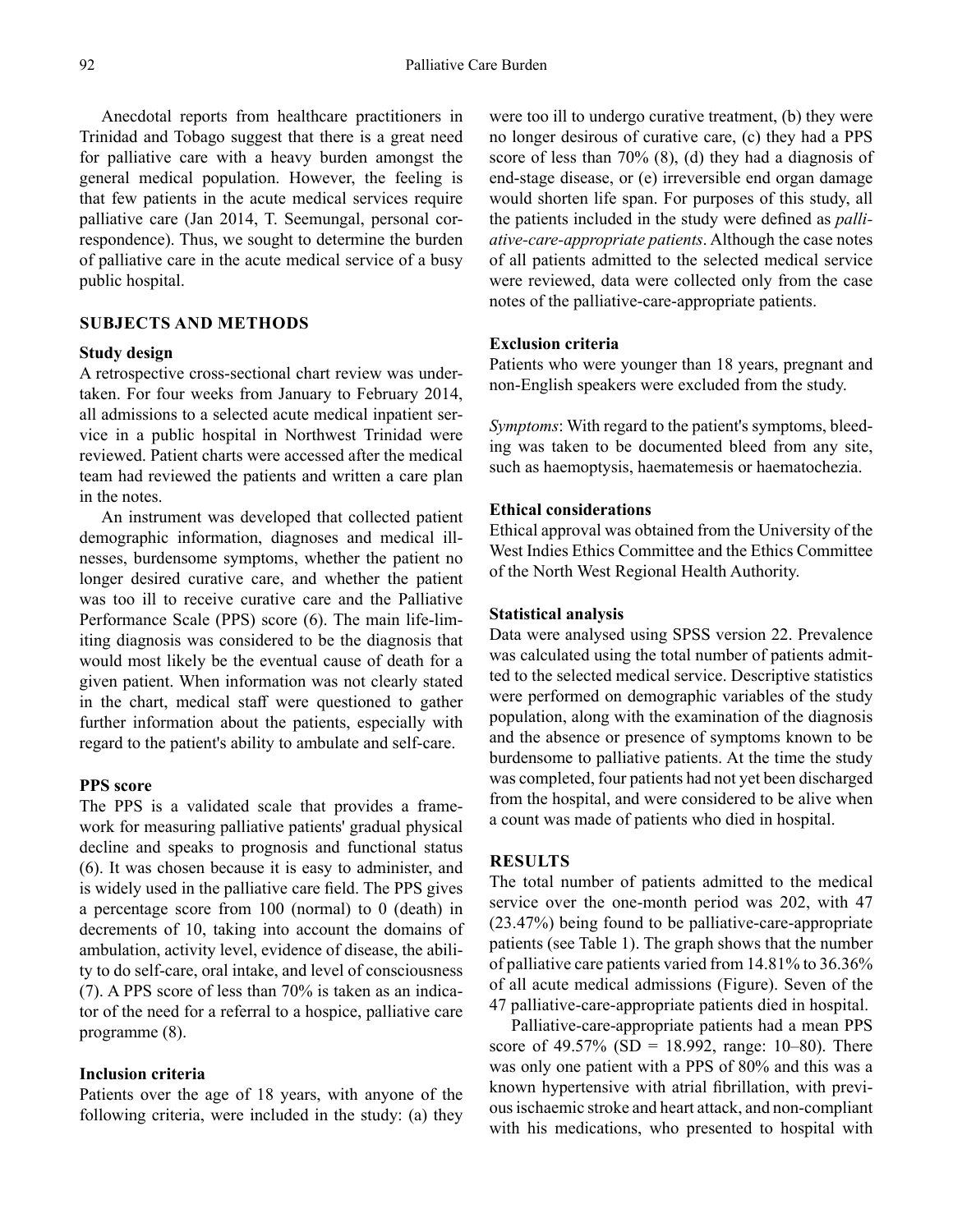Table 1: Main life-limiting diagnosis by system, for palliative-care-appropriate patients

| <b>Main life-limiting diagnosis</b> | n(%)      |  |
|-------------------------------------|-----------|--|
| Neurologic                          | 17(36.2)  |  |
| Stroke                              | 7(14.9)   |  |
| Alzheimer's disease/dementia        | 7(14.9)   |  |
| Traumatic brain injury              | 1(2.1)    |  |
| Schizophrenia                       | 1(2.1)    |  |
| Paraplegic                          | 1(2.1)    |  |
|                                     |           |  |
| Cardiac                             | 14 (29.8) |  |
| Congestive cardiac failure          | 8(17.0)   |  |
| Ischemic heart disease              | 5(10.6)   |  |
| Atrial fibrillation                 | 1(2.1)    |  |
|                                     |           |  |
| Oncologic                           | 6(12.8)   |  |
| Prostate cancer                     | 2(2.1)    |  |
| Brain cancer                        | 1(2.1)    |  |
| Mandibular cancer                   | 1(2.1)    |  |
| <b>Breast cancer</b>                | 1(2.1)    |  |
| Leukaemia                           | 1(2.1)    |  |
|                                     |           |  |
| Renal                               | 4(8.5)    |  |
| Chronic renal disease               | 4(8.5)    |  |
|                                     |           |  |
| Endocrine                           | 3(6.4)    |  |
| Diabetes mellitus                   | 2(4.3)    |  |
| Refractory hypoglycaemia            | 1(2.1)    |  |
|                                     |           |  |
| Respiratory                         | 2(4.3)    |  |
| <b>COPD</b>                         | 2(4.3)    |  |
|                                     |           |  |
| Other                               | 1(2.1)    |  |
| HIV positive                        | 1(2.1)    |  |
|                                     |           |  |
| Total                               | 47 (100)  |  |

COPD = chronic obstructive pulmonary disease.

chest pain. Patients who died in hospital had a mean PPS score of 35.71% *versus* 52.00% in those who survived to discharge,  $p = 0.035$  (*t* test).

Of the study group of 47 patients, only one (2.1%) was documented as no longer being desirous of curative care, while four (8.5%) of the patients were identified as being too ill to undergo curative treatment. As seen in Table 2, the most frequently documented symptoms in the study group were pain and dyspnoea, with only two patients being documented as having psychiatric symptoms of depression or anxiety.

#### **DISCUSSION**

The prevalence of palliative-care-appropriate patients was 23.47% over the whole month, with no single call day having less than 14%. The prevalence of palliative



Figure: The proportion of palliative-care-appropriate patients, per day of admission over seven call days.

Table 2: Documented symptoms of palliative-care-appropriate patients

| Documented                    | Yes       | No.       |
|-------------------------------|-----------|-----------|
|                               | n(%)      | $n$ (%)   |
|                               |           |           |
| Dyspnoea                      | 24(51.1)  | 23 (48.9) |
| Pain                          | 22(46.8)  | 25(53.2)  |
| Cough                         | 18 (38.3) | 29(61.7)  |
| Incontinence                  | 17(36.2)  | 30(63.5)  |
| Nausea or vomiting            | 14 (29.8) | 33(70.2)  |
| Hypoactive delirium symptoms  | 10(21.3)  | 37(78.7)  |
| Hyperactive delirium symptoms | 8(17)     | 39(83)    |
| Diarrhoea                     | 7(14.9)   | 40(85.1)  |
| Death in hospital             | 7(14.9)   | 40(85.1)  |
| Wound infection               | 6(12.8)   | 41 (87.2) |
| Bleeding                      | 5(10.6)   | 42 (89.4) |
| Constipation                  | 5(10.6)   | 42 (89.4) |
| Depression or anxiety         | 2(4.3)    | 45 (95.7) |

care patients amongst the acute medical patients may seem high but correlates well with recent UK data that suggest a high proportion of unselected acutely ill inpatients (28.8%) enter the hospital within the last 12 months of life (9). Few patients in our palliative-careappropriate group had an oncologic diagnosis as their main admitting diagnosis.

A lower PPS score correlates with greater inpatient mortality and has a role in prognostication for clinicians (10). Even though 13 (27.7%) patients had a PPS of 30% and less, and by definition would be bed-bound and appear very ill even to a lay person, few patients were considered too ill to undergo curative care, or no longer desired curative care (7). This may suggest 'prognostic paralysis', where doctors of patients with uncertain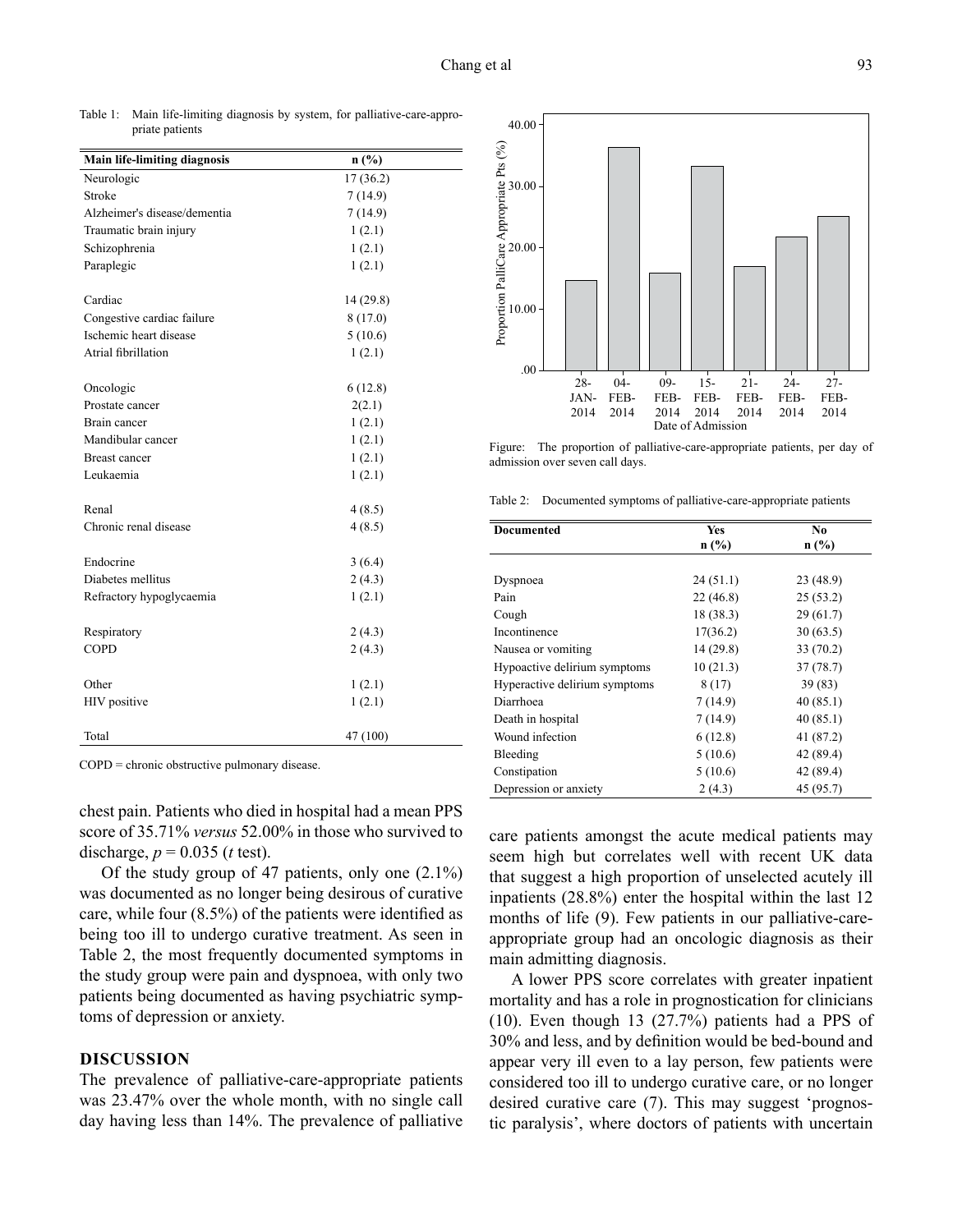illness trajectories will avoid openly discussing end of life issues (11). These patients, afflicted with chronic medical conditions where the exact course is uncertain, but where their eventual demise can be foreseen, are precisely those who would benefit the most from early end-of-life planning. Patients and their families benefit from having these 'difficult conversations' because they can begin to have realistic expectations of the prognosis and plan for the future.

A systematic review of the literature found that palliative care patients had a median prevalence of depression of 15% (12). However, only 4% of our palliative-care-appropriate patients were noted to have psychiatric symptoms. A proper assessment for depression in this sample was not done. Psychiatric symptoms are common in the palliative population and the negative impact of unaddressed depression is well known by palliative care practitioners (13). Assessment of all psychological issues early in the disease course can tremendously improve patient outcomes and speaks to holistic, patient-centred care espoused by palliative care practitioners (14).

It is important to note that our inclusion criteria allowed patients into the study group even if their PPS score was 70% and greater. Although this could be viewed as a potential source of selection bias, it was felt that this was consistent with the present thinking; that palliative care should be introduced as early as possible in the disease trajectory (1). Relationships with healthcare providers and goals of care developed in the early stages of chronic disease lay the foundation for improved patient outcomes and holistic care at terminal stages of disease.

#### **Limitations**

This study is limited by the retrospective nature of the design. The number of patients was small, as it was just a pilot study. Given the study's retrospective design, questions could only be answered based on the medical record and recollections of the staff members. Family recollections and direct questioning of the patient may have been valuable in verifying information on functional status and symptoms. The PPS is best administered directly by the healthcare team involved directly in the care of the patient, not in a retrospective fashion by independent observers, as done in this study (6).

## **CONCLUSION**

This study shows that there is greater need for palliative services within the public hospital system, as evidenced by the high prevalence of palliative-care-appropriate patients being admitted to an acute medical service. These patients have symptoms that overlap with those of the patients on the medical ward, but may have concerns particular to their deteriorating health that are not adequately met by the services offered on a busy inpatient acute medical ward. Specialized services need to be developed that cater to the physical, emotional and spiritual needs of patients and their families.

The PPS score may be a useful tool in predicting mortality amongst inpatients, and should be considered for routine use in prognostication. For patients who are expected to die in hospital, it may be prudent to have an inpatient hospice ward, more suited for the care of patients in terminal stages of life. A review of resource allocation may find these strategies cost saving and improving patient satisfaction.

It is imperative that education about palliative care take place amongst all levels of health care workers and the public, so that the parties involved will be receptive to the concepts of holistic, supportive care in situations where there is no cure. Many are unaware as to all that palliative care can encompass, and still hold the view that palliative care is limited to actively dying patients. Most importantly, this pilot study now paves the way for a well-powered, prospective study that can give a more accurate estimate of the palliative care burden in Trinidad and Tobago, and seek to address the particular needs of our patient population.

#### **Acknowledgements**

Logistical support and mentorship for this research was provided by the University of the West Indies, Palliative Care Masters Programme.

#### **REFERENCES**

- 1. World Health Organization [Internet]. [Geneva]: World Health Organization. WHO Definition of Palliative Care; c2014 [cited 2014 Feb 2]; [about 1 screens]. Available from: http://www.who.int/cancer/ palliative/definition/en
- 2. De Lima L. Advances in palliative care in Latin America and the Caribbean: ongoing projects of the Pan American Health Organization. J Palliat Med 2001; **4:** 228–31.
- 3. Shetty P. The parlous state of palliative care in the developing world. Lancet 2010; **376:** 1453–4.
- 4. Ddungu H. Palliative care: what approaches are suitable in developing countries? Br J Haematol 2011; **154:** 728–35.
- 5. Webster R, Lacey J, Quine J. Palliative care: a public health priority in developing counties. J Public Health Policy 2007; **28:** 28–39.
- 6. Anderson F, Downing GN, Hill J, Casorso L, Lerch N. Palliative performance scale (PPS): a new tool. J Palliat Care 1996; **12:** 5–11.
- 7. Palliative Performance Scale (PPSv2) version 2 [Internet]. Victoria (British Columbia): Victoria Hospice Society; c2006 [modified 2007 Jul 11; cited 2014 Mar 3]. 2 p. Available from: http://www.victoriahospice. org/sites/default/files/pps\_english.pdf